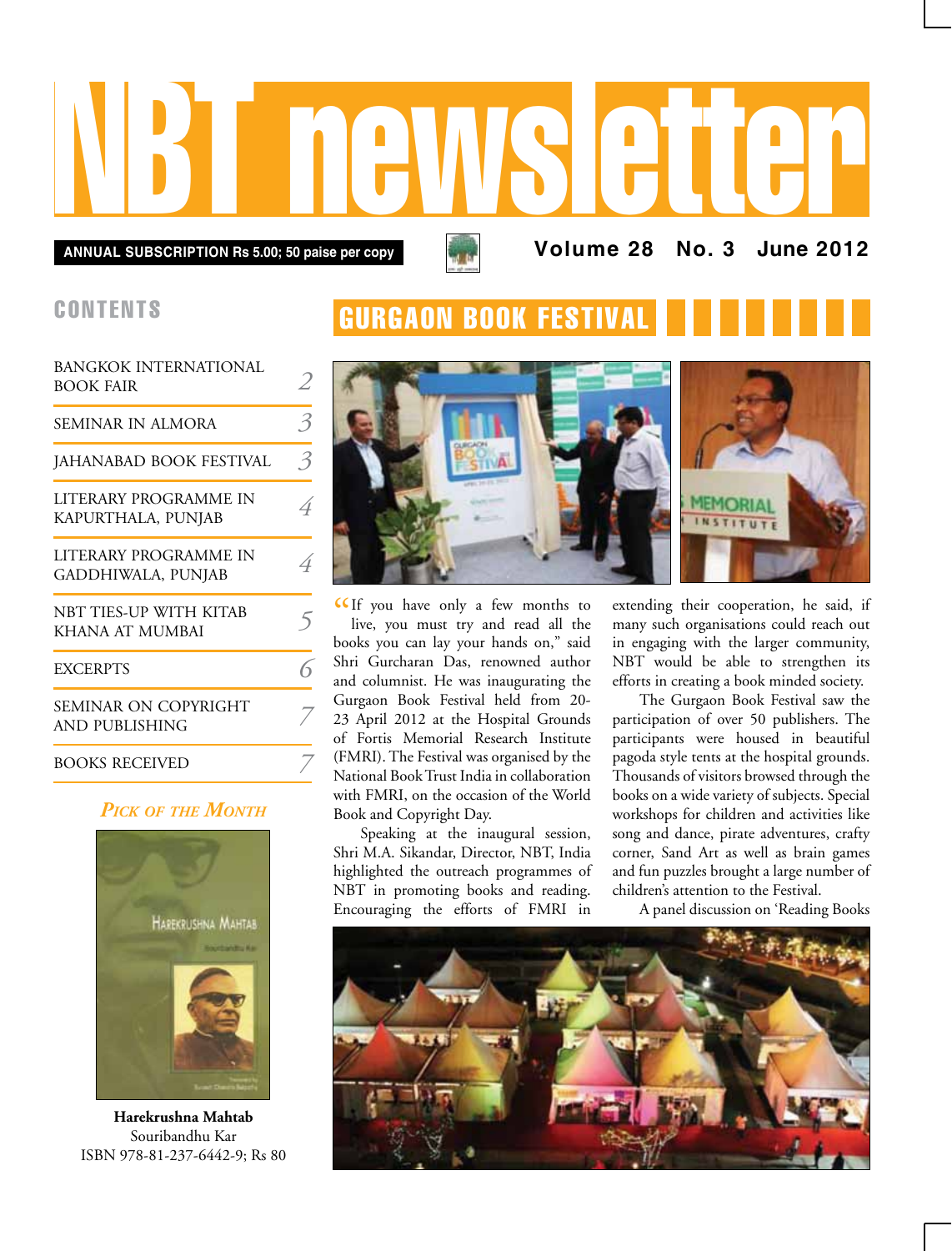

in the Digital Age' was organised during the Festival. Panelists at the discussion included Shri Anshul Chaturvedi, Editor, *Delhi Times*; Ms. Paro Anand, children's writer; Shri Arun Kapur, Executive Director, *Learn Today*; Shri Rajesh Kalra, Chief Editor, *Times Internet*; Ms. Vatsala Kaul Banerjee, Publishing Director, Hachette India; and Dr. Samir Parikh, Director, Mental Health and Behavioural Sciences. The discussion was moderated by Mr. Manvi Sinha Dhillon, former Managing Editor, NDTV Profit. The discussants were of the view that books will not lose their place to Nook or Kindle till a more pocket friendly device is introduced in the Indian market.

A stimulating interaction with Ms. Advaita Kala, author of *Almost Single* and writer of hit films like *Anjaana Anjaani* and *Kahaani* was organised during the Festival. Advaita Kala would 'never let go an opportunity go pass'. 'Regret', for her, 'is just not worth it, particularly in her books'.

Another programme which had a young audience in rapt attention was the creative writing workshop with the young author Sachin Garg. All of 25, Garg is the author of four books.



# bangkok international Book Fair

The 10th Bangkok International Book Fair was organised from 29 February to 8 March 2012 at the Queen Sirlit National Convention Centre, Bangkok. Organised by PUBAB (The Publishers and Booksellers Association of Thailand), the Fair was inaugurated by Her Royal Highness Princess Maha Chakri Sirindhorn.

Over 650 participants including 20 foreign countries took part in the Fair. National Book Trust, India participated with over 263 titles in English and

Hindi. These included publications by 20 publishers from various parts of the country.

As a part of the Fair, a number of activities including seminars, workshops, discussions, book release functions and activities for children were organised. This year, an open rights table was organised at



the Fair to create a common platform for discussion and exchange of rights.

Many noted literary luminaries, Buddhist professors and scholars, students from various schools and universities visited NBT stall. Some of the Thai publishers also visited the stall and showed interest in acquiring Thai rights for some of the Trust's books. Many booksellers

in and around Bangkok discussed the possibility of selling NBT books in Thailand.

According to Dr. Pathipaka Mohan, Assistant Editor and Sri Mayank Surolia, Assistant Director who represented the Trust at the Fair, there is a great demand for Indian books particularly vedas, upanishads, yoga, medical and engineering books, Indian comics and children's literature.

Dr. Jaideep Nair, Counsellor, Embassy of India visited the NBT stall and was very happy to see such a diverse range of books on display from India. He said that, "Many of the books are of extreme interest to Thais and sure many of them will try and get these books. I am also certain that there is tremendous scope for the publishing houses of both countries to cooperate.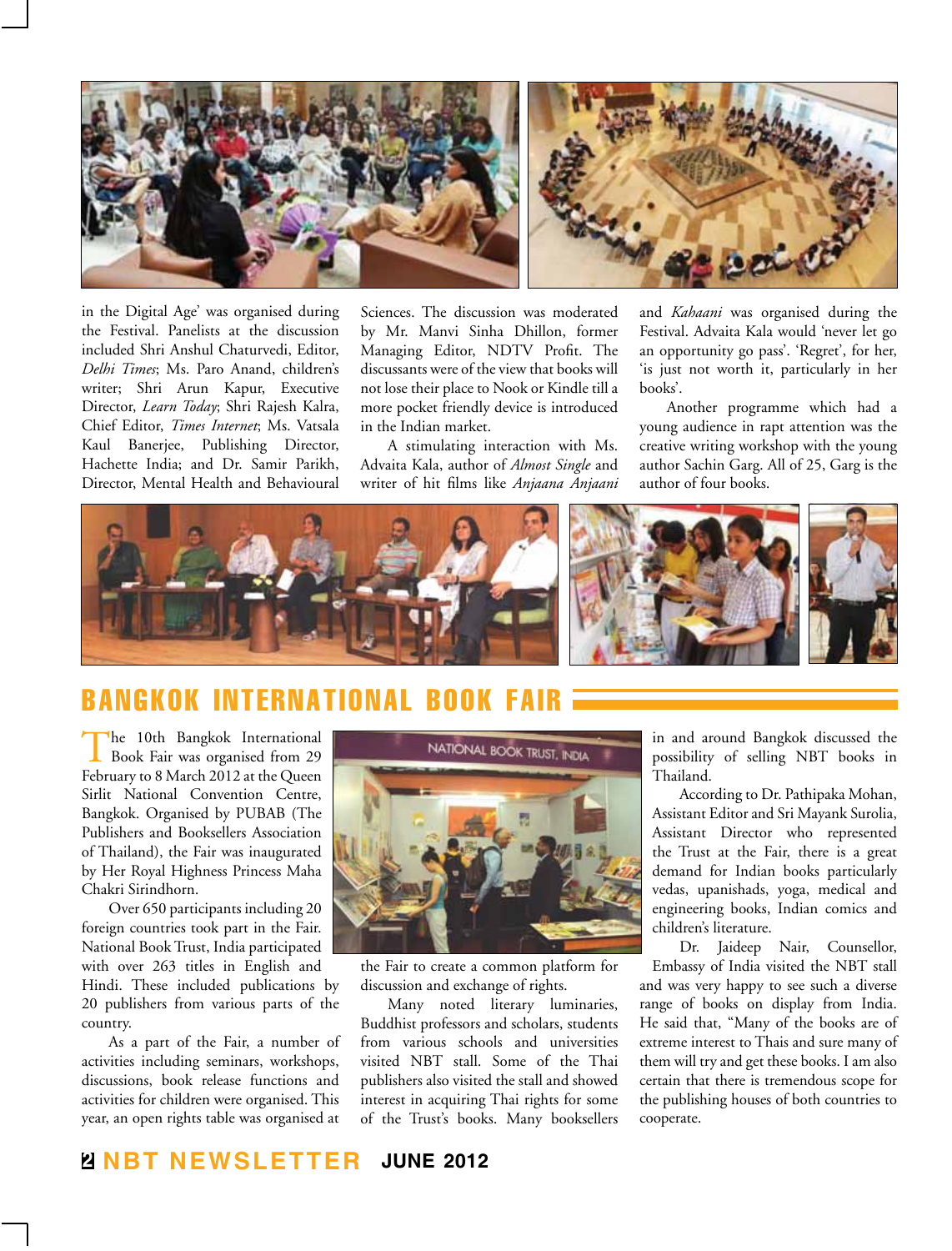# seminar in almora

s part of the World Book<br>and Copyright Day Copyright celebrations, the National Book Trust, India in association with the Hindi Department, SSJ, Almora, organised a seminar titled 'Importance of Books in the Present Age' on 23 April 2012.

Speaking on the occasion Dr. Sher Singh Bisht said that books have been an important part of our heritage and culture since ancient times. Though with e-books and advancement in the technology, books have

faced a challenge, nevertheless, the demand for books has not gone down.

Sharing his views with the audience, Dr. Shamsher Sing Bisht was of the opinion that the popularity of books can be adjudged by the fact that every year, in India alone, 25 thousand books are still being published widely. "Every year books are being published in 37 languages in India," he added.

Shri Gaurav Tripathi, Correspondent,



*Amar Ujala* and humourist, said that books have an important place in our lives from childhood to old age—a fact we can never deny.

Prof. H.S. Dhami, Director, IT Dept., and Chief Guest at the function observed that just like our body requires exercise to keep fit, so does our mind require books to get our brain working in the right direction.

Others who spoke on the occasion

included Shri Manohar Puri, Prof. Diva Bhatt, Prof. Dev Singh Pokhariya and Dr. Jagat Singh Bisht.

Nine books published by the NBT were also released on the occasion, namely *Ageya ki Pratinidhi Kahaniyan, Parvat Parvat Basti Basti, Gopal Chaturvedi: Sankalit Vyangya, Uttarakhand ki Lok Kathayen, Ganga Prasad Vimal: Sankalit Kahaniyan, Hridyesh: Sankalit Kahaniyan, Odhisha ki Lok Kathayen, Jeevan Parivartan ki Bemisaal Manch Kalyani* and

*Ravinder Kaliya: Sankalit Kahaniyan.*

The books were released by Prof. H.S. Dhami, Prof. Dev Singh Pokhariya, Shri Manohar Puri, Prof. Shekhar Joshi and Prof. L.S. Singh.

The programme concluded with a Poets Meet in in the evening. It was coordinated by Dr. Lalit Kishore Mandora, Hindi Editor, NBT. The function was attended by book lovers, scholars, media, writers, poets and youngsters.

# jahanabad book festival

Athree-day book festival was organised by the National Book Trust, India from 23 April 2012 at the Indoor Stadium, Jahanabad, Bihar as part of the World Book and Copyright Day celebrations.

Inaugurating the Festival, Shri D. Balamurugan, DM, Jahanabad, said that books are information source for everyone, but for students they are their friends.

Presiding over the inaugural session, Prof. Arun Kamal, distinguished poet, was of the opinion that everyone should make a practice of giving books as gifts on all occasions from competitions to weddings to felicitations. This, he said, would ensure an increase in the habit of reading in our country.

Others who spoke on the occasion included Harpreet Kaur, Prof. Husain-ul-Haq and Prof. B.P.N. Sinha.





The second day of the Festival saw a discussion session for children entitled 'Books that I Read'. This session had 35 students participating from various schools in and around the district. The winners were given NBT books as prizes.

The final day had a programme titled 'Interact with the Author' where the audience was excited to interact and listen to Prof. Abdussamad, Sahitya Akademi awardee and well-known scholar. He was of the

opinion that books and literature bring religion, language, caste, creed, region and society together.

The programme was coordinated by Santosh Srivastava and conducted by Dr. Shams Equabal, Urdu Editor, NBT, India.

The Festival witnessed a stream of visitors from various sections of the society, particularly from student community.

## **june 2012 NBT Newsletter 3**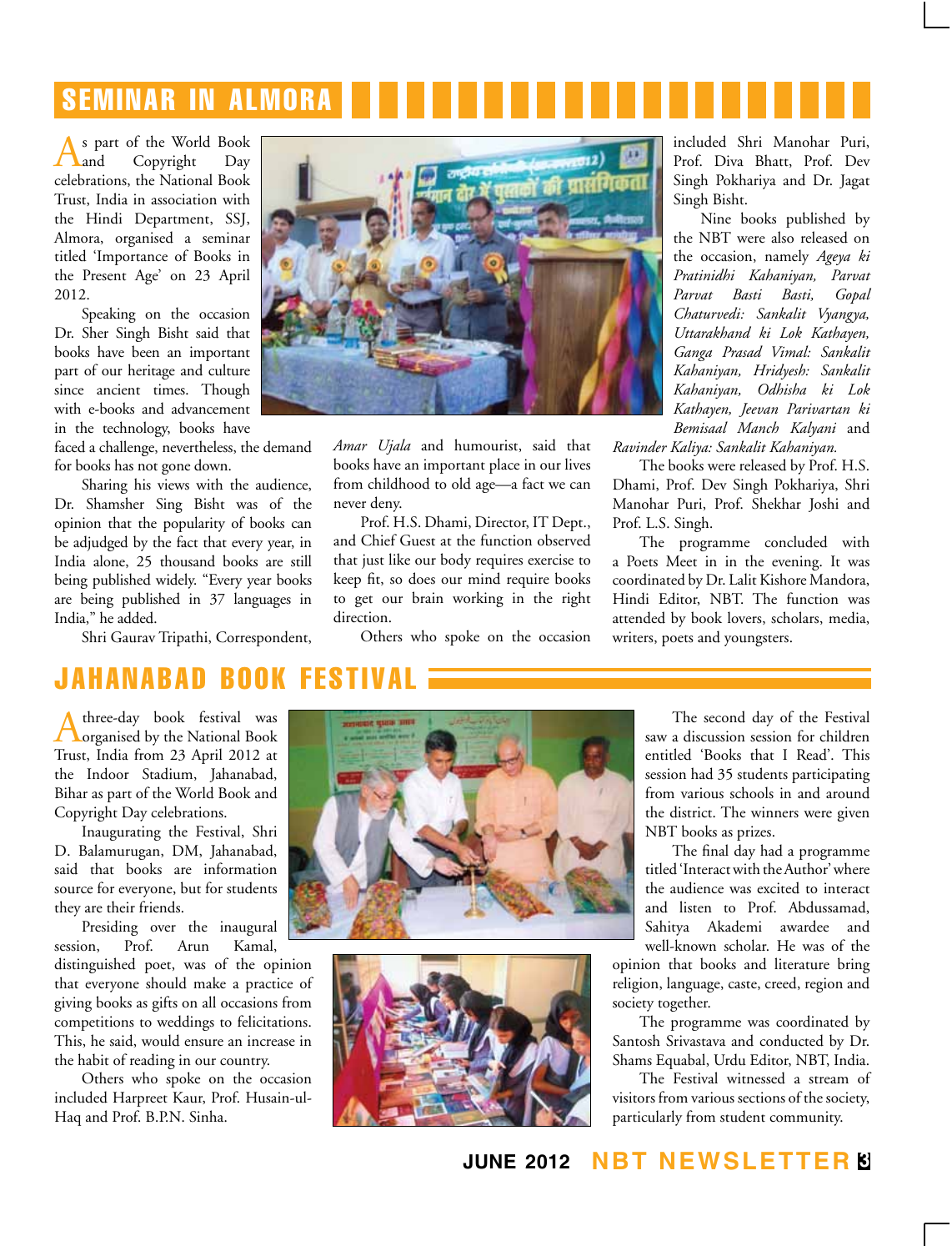# literary programme in kapurthala, punjab

As part of the World Book and Copyright Day celebrations, the National Book Trust, India organised a literary programme in Kapurthala in collaboration with Sirjana Kendra, Kapurthala; Adbi Shaam, Kapurthala; and Literary Forum, Kapurthala on 23 April 2012.

The programme started with a book release function where six Punjabi titles published by the

NBT were released namely: *Batukeshwar Dutt Bhagat Singh de Sehyogi, Hirosima da Dard, Bisar Raha Punjabi Birsa, Tumpa ate Chidi de Nanhe Bachche, More de Khamb,* and *Chanda Ginti Bhool Gaya.*  The book release session was presided over by Banchit Kaur, well known writer. K. L. Garg shared his views on the books released.

The second session of the programme had a seminar on the topic, 'Declining Interest in Reading: Problems and Solutions '. The seminar was presided over by Harish Jain. Speaking on the occasion,



Dr Anurag Sharma said that we should go to rural areas of the country and promote books and reading there. Dr Jagir Singh Noor informed the audience that about 125 colleges in Punjab are without a librarian! He said that the government needs to take positive steps to address this issue.

Dr Kewal Singh Parvana proposed that children should be encouraged to develop the habit of reading from their primary school itself. Dr Baldev Singh Baddan, Chief Editor & Joint Director, NBT was of the view that if the books are of good quality and low-priced and can be made available to everyone, then there is no lack of readership. He talked about the importance of book fairs and translations in promoting reading habit in the country. Others who spoke at the seminar included Karnail Singh Nijhar, Prof. Sardool Singh Aujala, Simar Sadosh, and Dr Bhupinder Kaur.

The third session of the literary programme was a Poet's Meet where

many distinguished poets rendered their pieces. They included Prof. Kulwant Singh Aujala, Prakash Kaur Sandhu, Rajendra Pardesi, Gurcharan Takhtar, Prof. Jang Bahadur Singh Ghumman, Chann Momi, Dr Ram Murti and Gurdeep Gill among others. The session was presided over by Harbhajan Singh Hundal and conducted by Dr Harvinder Singh Bhandal. Samnt Sandhu and Chann Jhandiyalvi were the special guests.

The programme was well attended by a number of people.

# literary programme in gaddhiwala, punjab

Aone-day literary programme was organised by the National Book Trust, India on 30 March 2012 in association with Adbi Taksal, Gaddhiwala; Sahitya Sabha; and Dasula Gaddhiwala at Khalsa College, Gaddhiwala, district Hoshiyarpur, Punjab.

The programme started with the book release function of 11 Punjabi titles published by the NBT, namely: *Bisar Raha Punjabi Birsa, Guru Amardas Jeevan Te Vaanij Sutantarta Andolan Ate Bharti* 

*Musalmaan; Bacche Jina ne Kamaal Kita, Desh Lai Kurbani, Piya Ate Us De Jadui Dost, Kach Da Baksa (Netherland Diyan Lok Kathavan), Sona Diyan Akhan, Ek Si Chidi, Nano Technology: Agli Kranti* and *Sant Guru Ravidas.*

The second session of the programme had a seminar titled 'Declining Interest in Reading: Problems and

Solutions'. The session was presided over by Dr. Dharampal Singhal. Speakers at the session included Harish Jain, Dr. Vikram Singh Gumman, Dr. Rajneesh Bahadur, Dr. Maninder Singh Kang, Prof. Baldev Singh Balli, Prof. Shyam Singh, Simar Sadosh and Lal Singh.

Dr. Vikram Singh Gumman and Harish Jain were of the view that the Library Act needs to be properly implemented in Punjab. Others felt that the parents as well as teachers need to be

aware of their responsibility of promoting reading habit among the children.

The final session of the programme was a Poets Meet, presided over by Shri Parminderjeet. The Chief Guest at the session was Dr. Karnail Singh Shergill and the Special Guests were Dr. Suhinderveer and Shri Balvir Singh Sampha.

The participants who rendered their poems to a packed audience included Dr. Surjeet Jaj, Sulkhan Sarhadi, Biba Balwant, Balvir Parvana, Bhagwan Singh

> Dipak, Surjit Artist, Jasvinder Mehram, Dr. Amarjeet Singh Anees, Tarsen Singh Safri, among others.

Earlier, Dr. Satvinder Singh Dhillon, Principal, Khalsa College, welcomed the guests. Dr. Baldev Singh Baddan, Chief Editor & Jt. Director, NBT, informed the audience about the publishing and various other activities of the Trust.

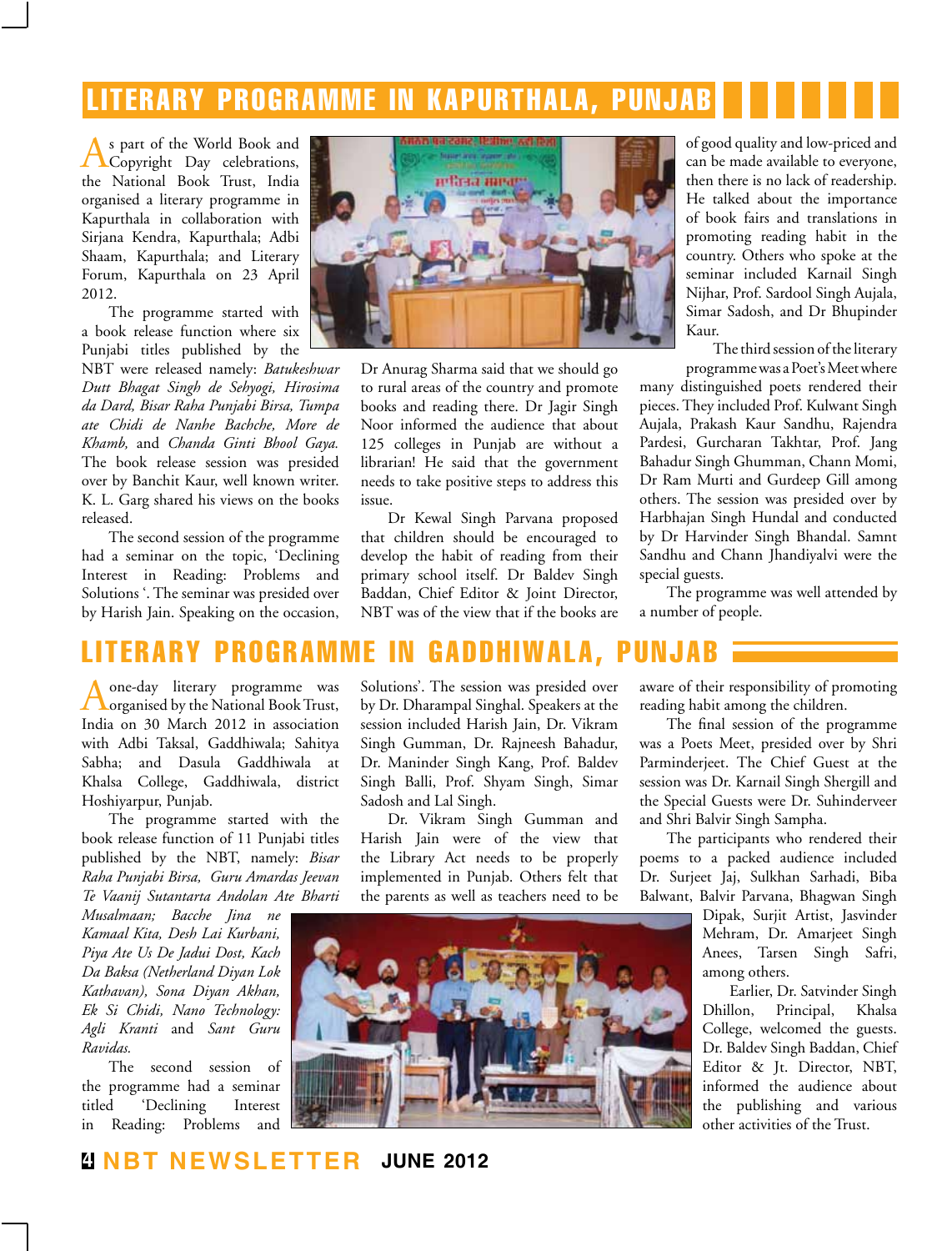# NBT ties-up with kitab khana at mumbai

The National Book Trust, India formally joined hands with Kitab Khana, Mumbai — as a one stop-shop for NBT publications at a function organised by the Trust on 23 April 2012 at the Kitab Khana bookshop.

Shri Farooque Shaikh formally announced the tie-up and cut the ribbon inaugurating the dedicated book shelf at the Kitab Khana bookshop. Addressing the audience, Shri

Farooque Shaikh said, "It is a pleasure to know that NBT and Kitab Khana are jointly furthering the cause of promoting books to the masses. I commend NBT's efforts towards reaching the goal of endorsing book reading habit in the country and this tie-up is a remarkable feat towards that direction."

The inauguration was followed by the formal signing of the Agreement between the Kitab Khana group and the NBT. Speaking on the occasion, Ms Farida M. Naik, JD(A) said that NBT was extremely pleased with this tie-up and was looking forward for association with Kitab Khana towards various literary and book promotional activities on a continual basis. Ms Amrita Somaiya, proprietor of Kitab Khana expressed her happiness





on associating with NBT towards book promotion.

The second session of the programme saw the release of two recent NBT titles by Shri Farooque Shaikh. The book release and discussion programme was part of the celebration of the World Book & Copyright Day, wherein NBT is organising various events in ten different cities across the country. The titles released

on the occasion were namely: *Exercising For Good Health* by Dr Parul R. Sheth, and *What is Science?* by Prof. Sundar Sarukkai.

Releasing the books, Shri Farooque Shaikh appreciated the book on exercise and exhorted people towards the concept of fitness and health. Talking about the book What is Science, Shri Farooque Shaikh said he was amazed to see that so many elements and fundamental concepts were involved in

understanding a subject like this.

In the discussion session, Prof. A.P. Deshpande shared his views on the book Exercising For Good Health and recommended it as a must read for all. Dr Bal Phondke who was to present his paper on the title What is Science? could not attend due to ill health. However he had sent his paper which was read out to the audience. Dr Parul Sheth also spoke on the occasion.

Earlier, Shri Sumit Bhattacharjee, AD(Projects) welcomed the guests. Shri S.M. Rizvi, M(S&M) proposed the vote of thanks.

The function was attended by a number of people, media, journalists, book lovers, readers, writers, science communicators and scientists.

## **nbt catalogue awarded**



*Point of View*, a documentation of the Rights Catalogue of Books on Indian Cinema, brought out on the occasion of the 20th New Delhi World Book Fair 2012 and published by the National Book Trust, India was awarded the Sakha Award 2012. Given away on 6 May 2012, the awards were instituted by Punjab Engineering College Chandigarh Old Boys Association (PECOBA) and Sakha Cultural Society, for contribution in the field of cinema to film artists, critics, journalists, editors, etc. The award was received by Shri Kumar Vikram, Editor, NBT on behalf of the Trust.

The Catalogue contains information of about 300 titles brought out by over 80 publishers in all major Indian languages including English. Brought out to facilitate exchange of copyright, it is also an invaluable handbook for publishers and others particularly in the field of cinema. The Catalogue is available at NBT bookshop.

**june 2012 NBT Newsletter 5**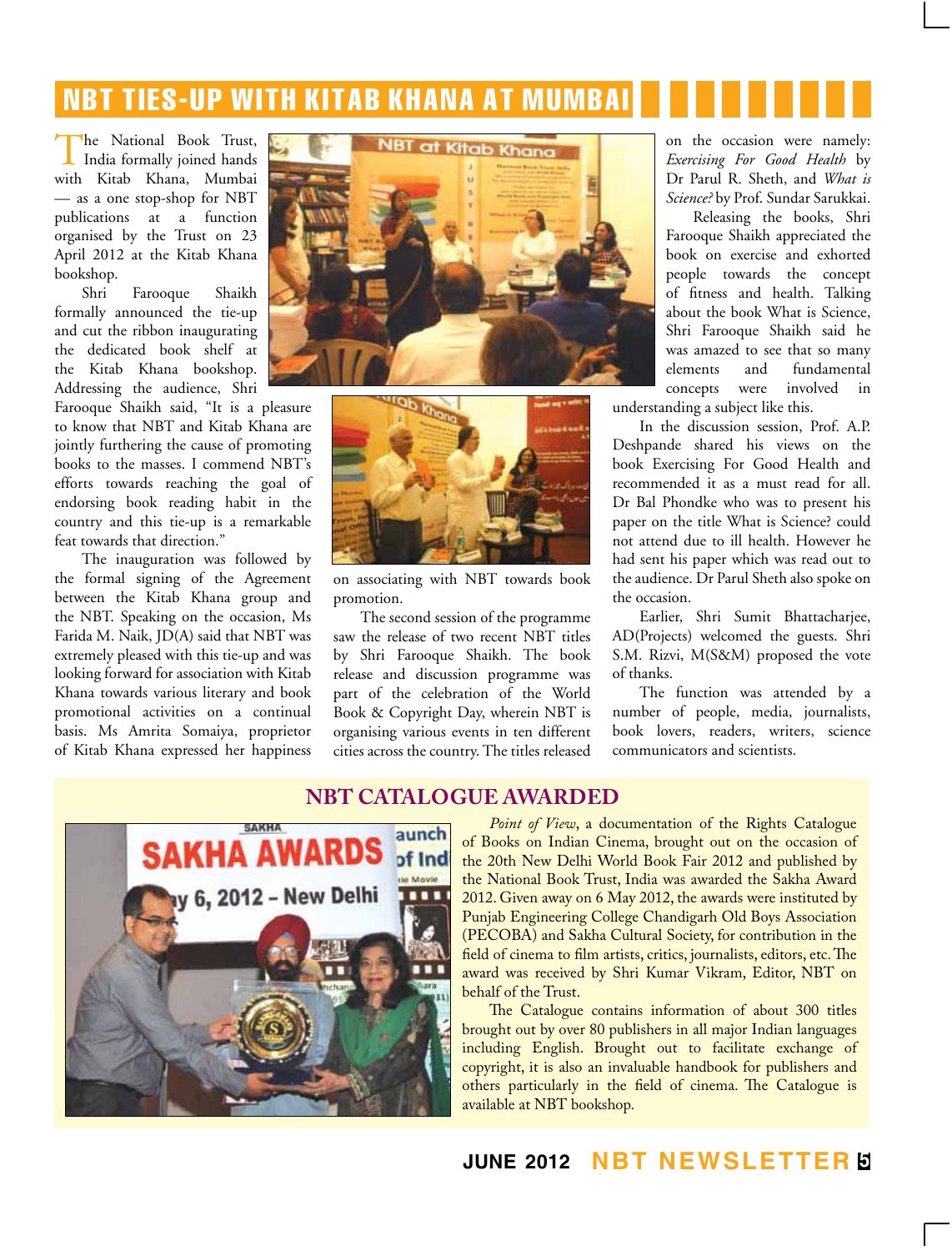# **EXCERPTS**

The Trust is bringing out a new book titled *Worlds Apart: Science Fiction Stories* by Sukanya Datta. Herein we reproduce an excerpt from the story 'Tasting Success'.

The discordant wails of a Bhajan-Kirtan ceremony assailed Lucky Shome's ears and he muffled a groan. The Majumdars! It had to be the Majumdars. The family in Flat 4A! He had yet to see a more religious minded family. Bhajans at five in the morning. Really some people had nothing better to do. He buried his head under a pillow and tried to go back to sleep again.

Thirteen-year-old Lucky Shome was the only child of Prof. Randeep Shome and Frau Elspeth Shome. His friends called him Herr Lucky Shome to tease him. If you said it quickly enough, it sounded a bit like Sherlock Holmes pronounced by someone with a lisp.

It fit his personality too. He was observant and was always asking questions. He was a student of St. Xavier's in Kolkata and he liked his Sunday mornings to begin late—definitely not at the break of dawn. In fact he felt like breaking something himself—preferably a scrawny Majumdar neck.

Burying his head under the pillow had not worked. He had almost asphyxiated himself instead. Sitting bolt upright on his bed, face flushed and with tiny sweat beads dotting his forehead, Lucky seriously considered barging into Mr Majumdar's flat and giving all of them a piece of his mind. But Mr Majumdar was his father's office colleague, different Departments though, and his youngest son Shubho was his best friend though miles apart in temperament. There was nothing else to do but concede defeat thought Lucky. He might as well surprise Mom and join her for her morning walk.

Quickly he washed up and got into his tracksuit. As he stepped into the corridor he noticed that marigold garlands, small banana plants and colourful earthenware pots with a tender coconut on top decorated the entrance to the Majumdar residence. He shook his head in bemusement as he

ran down the stairs. At the apartment gates a huge orange coloured banner caught his attention. "Yugpurush Mahatma 108 Shri Param Siddh Yogatma Maharaj-ji from the Himalayas: Meet Personally…" He couldn't read anymore because the wind had folded the ends of the banner and the rest of the message was hidden. But he got the gist. The Majumdars were hosting yet another sadhu.

In the ten years that Lucky had moved into this Apartment with his parents, this was possibly the Five-hundredth time that Majumdars were hosting some Guruji or the other. He marvelled at their stamina as he caught sight of his mother walking briskly around the small park. He sprinted over to join her. She was pleasantly surprised to see her son up at the crack of dawn.

Back from the walk, he further surprised his mother by settling down with his Chemistry book after breakfast, scribbling reactions and balancing equations. He answered her quizzical look with a smile. "Chemistry Test on Monday, Genetics Project on Tuesday, and Physics Test on Thursday. Mathematics next week," he called after her as she left his room.

Physics, Chemistry, Mathematics, Biology—he loved them all and excelled equally in each subject. He wasn't a great sportsman or much of an outdoors person. But he wasn't a couch potato either. He



just liked to read. And he remembered what he read. This gave him a formidable advantage over his classmates.

\* \* \* "Lucky, you must come to our house," said an excited Shubho, "This sadhu baba is wonderful. Ma says he can do anything anything at all." Shubho's eyes were like saucers.

"Mrs Shome, you must come over this evening. The official darshan does not begin till tomorrow. Babaji will be coming straight from the Himalayas and will need to rest. He could have materialized by his yoga-bala—spiritual powers," translated Mrs Majumdar for the benefit of Mrs Shome, who being German, sometimes did not understand Sanskrit-ised Bangla very well. "But he conserves his powers so as to have more spiritual energy to distribute among his devotees. Great saint!" Saying this Mrs Majumdar folded her palms and sent a namaskar into space. Shubho followed suit.

"But Babaji always gives darshan and grants a private audience to a select few believers—just a thousand rupees per question. Private consultation is expensive but he says the sinners must be made to pay. Quite right too; don't you think?" She saw the look on Mrs Shome's face and hastened to add. "I tell you he is incredible. He told me I would have a son…see!" She pointed at Shubho and went on full steam ahead.

Mrs Shome did not have the heart to remind her that she also had four daughters before she had the son.

Mrs Majumdar chimed in again. "Starting tomorrow he will sort out the sinners from the virtuous."

"A confession session?" Mrs Shome did not think public confessions would work and her tone revealed her scepticism.

"No, no. No one speaks. Not even Babaji. He will not say a single word to either group—the Himalayan waters will do the segregation. I have seen grown men fall at his feet confessing all and pleading for salvation after just a sip of those waters." ...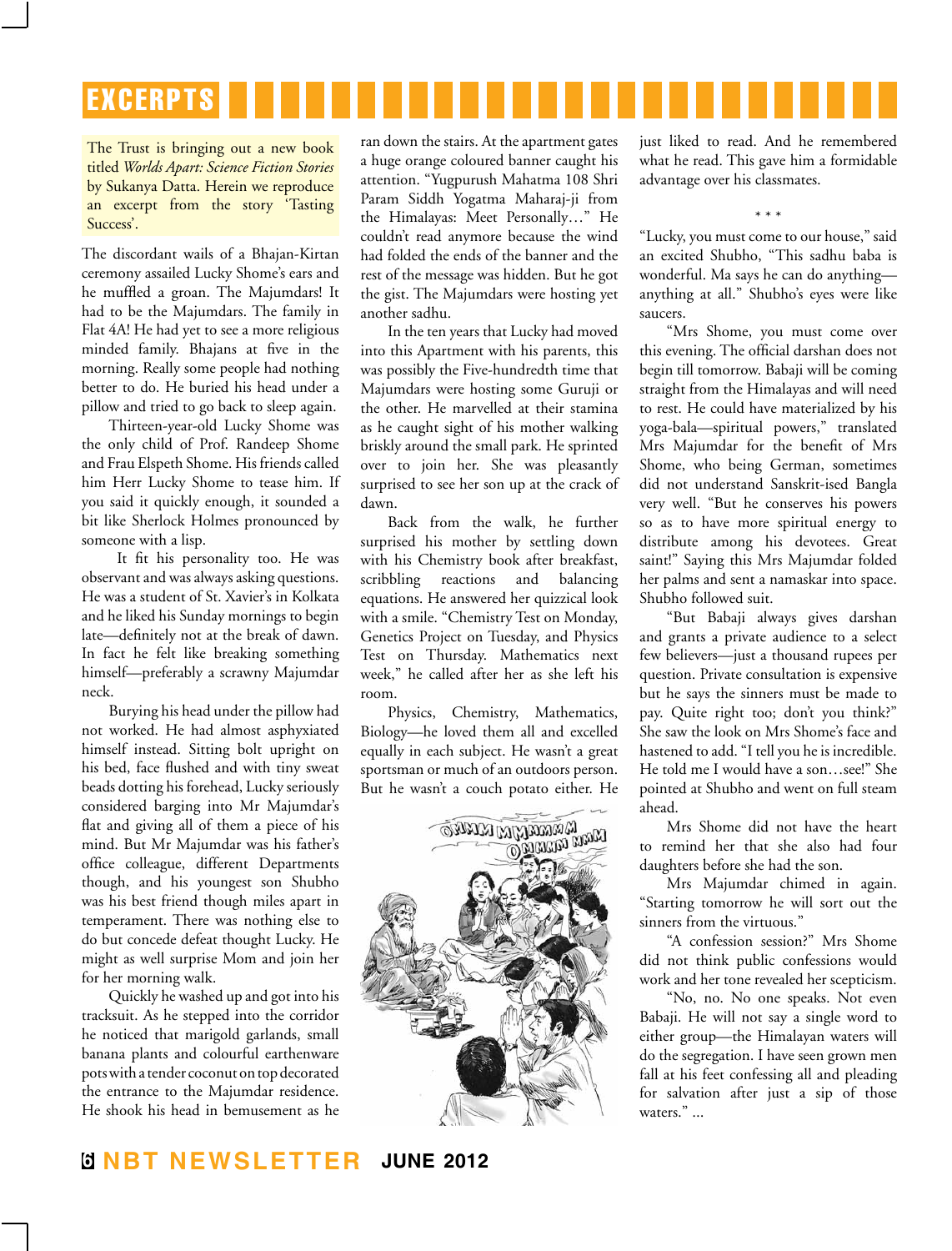# seminar on copyright & publishing

The Publishing Industry, the world over, is at the cusp of a major revolution, which the industry experts foresee as bringing about major changes in the way traditional publishing business is transacted, in al its aspects. A major driver of this change is 'Technology'. This is most visible in the way readers now access knowledge.

Technology has not only changed the way we produce and print books. It has now necessitated redefining the very concept of book as we know of it now. It has also enabled writers to forge a deeper relationship with their readers. It is changing the way we read. Internet, e-books, on-line access to content, e-readers as well as smart phones, has combined together in enabling a palpable decline in the sale of printed books. A worry that now occupies most publishers.

Besides impacting the industry at large, the amazing growth of e-sales portals of books like Amazon and Flipkart has also impacted the small brick and mortar book shops in the neighbourhood.

The important task of the publishing industry is to promote reading, libraries and access to knowledge. But with the advancement in technology, two primary concerns confront the industry experts. One is the waning role of publishers as a race of intermediaries between the writer and reader. This begs a serious discussion when we know that more than two hundred and fifty thousand books are being self published on-line. Many of them, given their wide cyber popularity has even been acquired by traditional publishers as print editions. Two, are publishers looking at alternative business models that would help them keep the new challenges at bay. In this context, they may even think of exploring the possibilities for providing free content.

The reality is, digital books are here to stay. Instead of seeing it as a threat, it would be ideal to see them as a opportunity to gain more readers in all formats. There are signs that reading books is more popular now than ever. How they are reading them is what the publishers may take note of. According to the industry estimates the revenue from digital books doubled in 2011, and sale of digital books for younger readers were up by an astounding 475 per cent!

The arrival of digital books has brought with it another challenge. That of the legalities involved in the signing of agreements, a process that protects the right of authors and other stake holders. In this context, a whole new way of looking at agreements, protection of copyright,

intellectual property of on-line publishing and digital distribution, digital migration of publishing are engaging publishers and legal experts alike.

Some of these issues and aspects were discussed in a two day conference on Copyright and the Publishing Industry organized by WIPO, and IRRO in collaboration with MHRO, FIP and Authors Guild of India on 23-34 April 2012 at IIC, New Delhi. Industry and legal experts from both, India and abroad deliberated at the sessions.

Sessions at the Seminar included Intellectual Property and the Creative Industries; Exceptions and Limitations to Copyright and the Access to Knowledge; Book Publishing Agreements; Electronic Publishing: Intellectual Property Implications of Online Publishing and Digital Distribution; Digital Migration of Publishing and the Changing Business Models.

Speakers at the sessions included: Donna Hill, Manas Saikia, Sudhir Malhotra, Jens Bammel, Jagadish Sagar, Kevin Fitzgerald, Dr. Raman Mittal, Sai Krishna, Sanjiv Goswami, Olav Stokkmo, Emma House, Kristian B Jonasson, Pravin Anand, N.K. Mehra, Arun Singh, Manish Arora, Vikas Gupta and Prof. Indranath Choudhuri.

# books received

*When Mala was A Kid*; Malvika Yash Dekhane; Power Publishers, 9/1 Motijheel Avenue, Kolkata-700074; ISBN 978-93-81205-95-2; Rs 175



In this book, grandma narrates to her grandchildren funny episodes in the life of her daughter Mala. Mala, now a grown-up, reminisces and comments on the incidents. The book with some fun and some

touching episodes also teaches the young on general awareness on their day-to-day activities and habits, bravery, courtesy, reading habit, etc but in a subtle manner.

*The Vital Truths of Hinduism*; Sister Nivedita; Lotus Press, 4735/22 Prakash Deep Building, Ansari Road, Darya Ganj, New Delhi-110002; ISBN 978- 81-8382-272-5; Rs 250



Sister Nivedita actively worked to promote and energise freedom movements. Her studies on Hindu religion and the life system organised on its banks are also remarkable. This book contains some such

writings presented in a different editorial set up to mark the salient points clearly and visibly.

*Human Rights in 21st Century*; Gurdip Singh & V.K. Ahuja (eds.); Universal Law Publishing Co., C-FF-1A Dilkhush Industrial Estate, G.T. Karnal Road, New Delhi-110033; ISBN 978-93- 5035-166-6; Rs 1100.00



A compilation of articles based on papers presented in the International Conference on 'Human Rights in 21st Century: Changing Dimensions, organised by Delhi University in 2011.

Subjects discussed include collective rights, rights of children and women, violations, role of HRCs, courts and NGOs.

## **june 2012 NBT Newsletter 7**